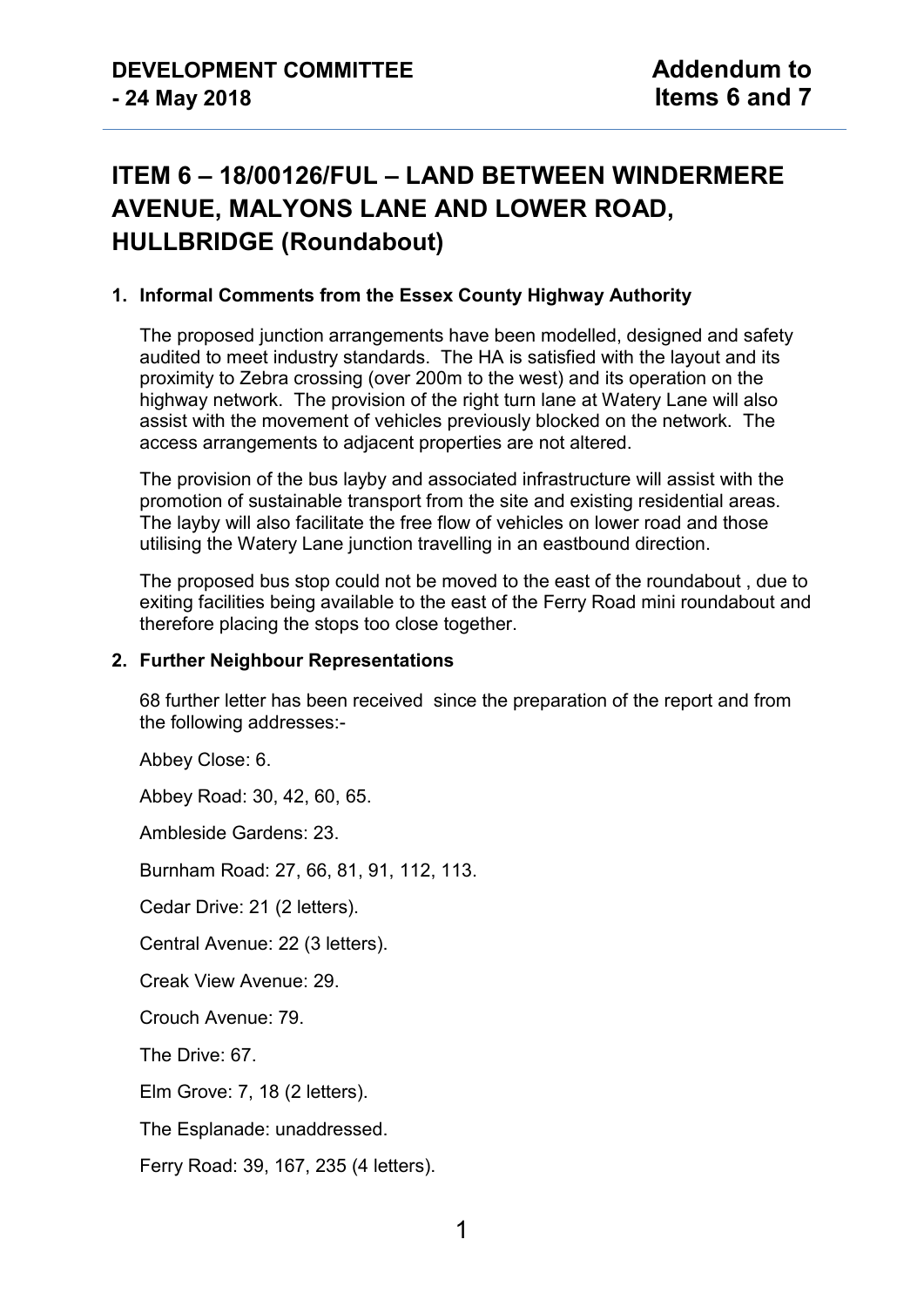Grasmere Avenue: 43. High Elms Road: 12. Hillcrest Road: 52, 62. Lower Road: unaddressed, 28, 31, 124,160. Malyons Lane: unaddressed. Padgetts Way: 1, 21, 27. South Avenue: 17. Waxwell Road: 54, 67.

West Avenue: 10.

Windermere Avenue: 10, 26, 29 (2 letters), 51, 52, 54, 56, 66, unaddressed.

And 11 signed but unaddressed electronic submissions.

And which in the main make the following material comments and objections in addition to those set out in the report:-

- o The location of the roundabout so close to Watery Lane and another roundabout at the top of Ferry Road will undoubtedly bring local roads to a complete standstill. Not having an alternative entrance into this planned development at the north of the site seems extremely short sighted. Ultimately I cannot think of a more unsuitable location for this development to be built as the entire local infrastructure (roads, electricity supply, sewerage system, public transport, etc.) will simply not be able to cope with another 500 households.
- o The drawings show outdated 1985 designs. A lot of articulated vehicles today are much longer than in 1985 plus drawbar vehicles at 60 ft in this rural area plus farm tractors and trailers are much larger now.
- o Also extra large low loaders delivering diggers and plant machinery to the site.
- $\circ$  This roundabout has been moved nearer to existing housing and nearer to the zebra crossing and mini roundabout by Budgens and is liable to cause congestion.
- o Object as the roundabout has been moved closer to existing housing impacting negatively on the flow of traffic causing congestion as well as air and noise pollution to actual properties. Should be re-sited to accommodate those needs.
- $\circ$  This is a very sharp bend coming into Hullbridge and the roundabout will be too close to it. People come round the corner with speed and may not see backed up. This is very dangerous and could cause serious collisions.
- $\circ$  I strongly oppose the application that moves the roundabout closer to existing housing, the bus stop that has no layby, and a bus every 15 minutes, plus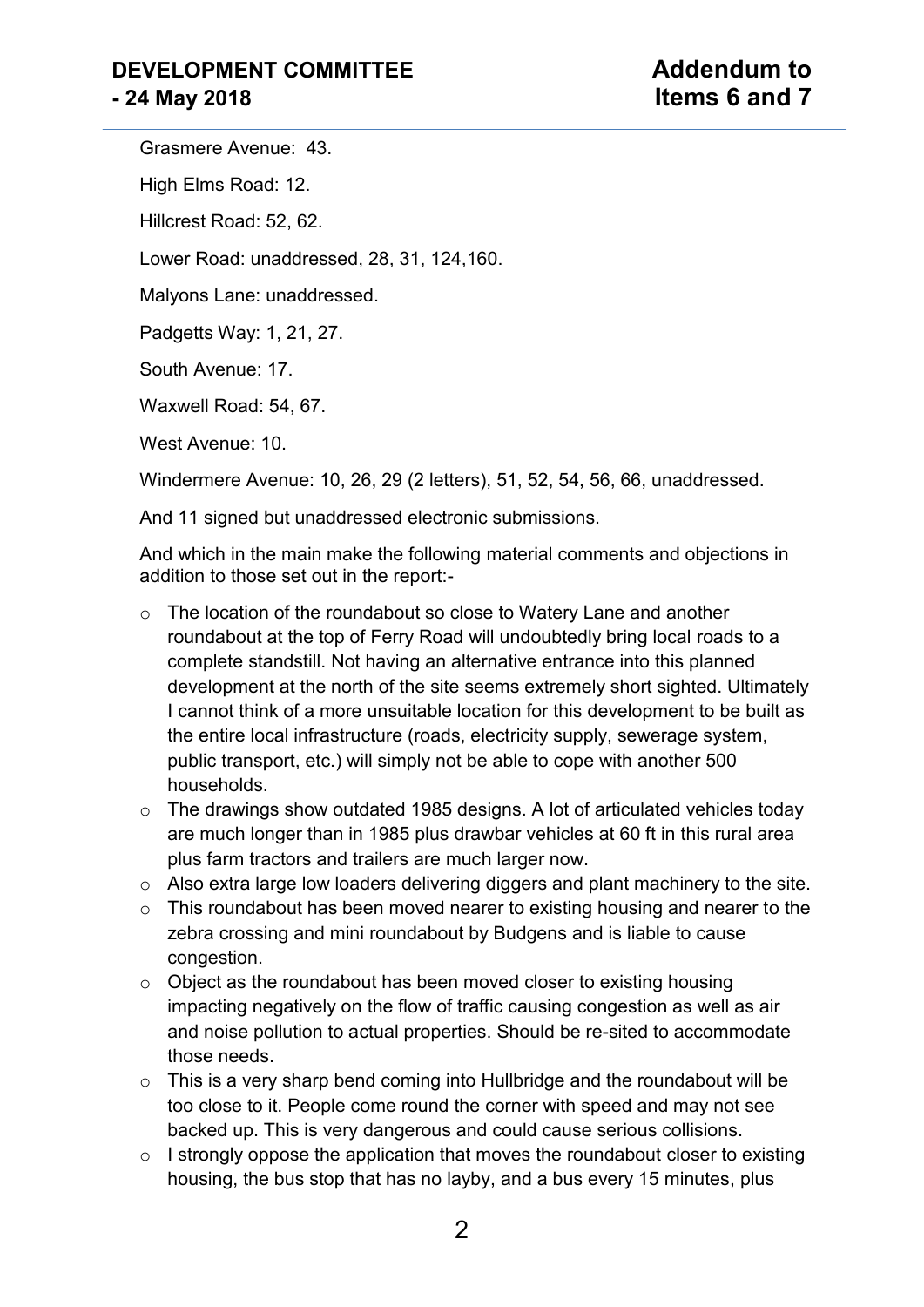### **DEVELOPMENT COMMITTEE Addendum to - 24 May 2018 Items 6 and 7**

zebra crossing, a mini roundabout which services Ferry Road and Lower Road. This will cause a considerable amount of congestion.

- o A change to the road layout should be at the junction with Lower Road, Hullbridge Road and Watery Lane. Construction of a conventional roundabout as against a mini roundabout that are always abused and would be more suitable for the traffic flow.
- o The village memorial has not been sited well for such times as remembrance day and should be a public space and relocated to allow space for a proper roundabout.
- $\circ$  Insufficient thought has gone into this application. Traffic congestion is high and putting in a site roundabout to ease your construction access and then probable new housing residents will only slow traffic down and cause more congestion and travel chaos for residents already living here. Hullbridge is not able to cope with more houses or traffic. It is already used as a cut through for people commuting from Hockley, Ashingdon and Canewdon, etc.
- $\circ$  The roundabout has been moved on this application nearer to existing housing and closer to the zebra crossing/Budgens roundabout and will add further to congestion.
- $\circ$  It would seem a far better proposal to extend the new bus stop 'slip road' to include access to the site from the Watery Lane direction and making a 'traffic light' sequence for access and egress both to and from the development, in conjunction with the proposed roundabout, to give some sense of movement for all road users.
- o The construction of the roundabout will disrupt the bus service, which will in turn disrupt the children who use the service to get to/from school, and the commuters who travel to/from the station.
- $\circ$  The roundabout proposed is going to cause a pile up of traffic back up Ferry Road and Coventry Hill in the mornings and Lower Road to Rawreth Lane in the evenings with traffic from the proposed housing having right of way. This will cause rat running through the development causing more jams and potential danger.
- $\circ$  This roundabout will only slow traffic down. It will make the surrounding roads more congested than they already are. It will be chaos. Removing the bridleway is a disgrace. It will force more horses and riders onto the very busy roads which will be very dangerous for them.
- $\circ$  What will the impact be on the local area when the 2 new roundabouts are built; how will these be managed to reduce/prevent travel delays?
- $\circ$  The plan for the development of the Rawreth Lane roundabout is January 2019 which is also when Watery Lane can be closed due to flooding. This could cause severe traffic delays for commuters travelling via Hullbridge. Will consideration be given on timing of road works so that no other local works are being completed that would push further traffic via Hullbridge (e.g. works on Hockley High Road, A1245, A129) or allowing for emergency works such as the Cadent work on Lower Road that left traffic lights but no one working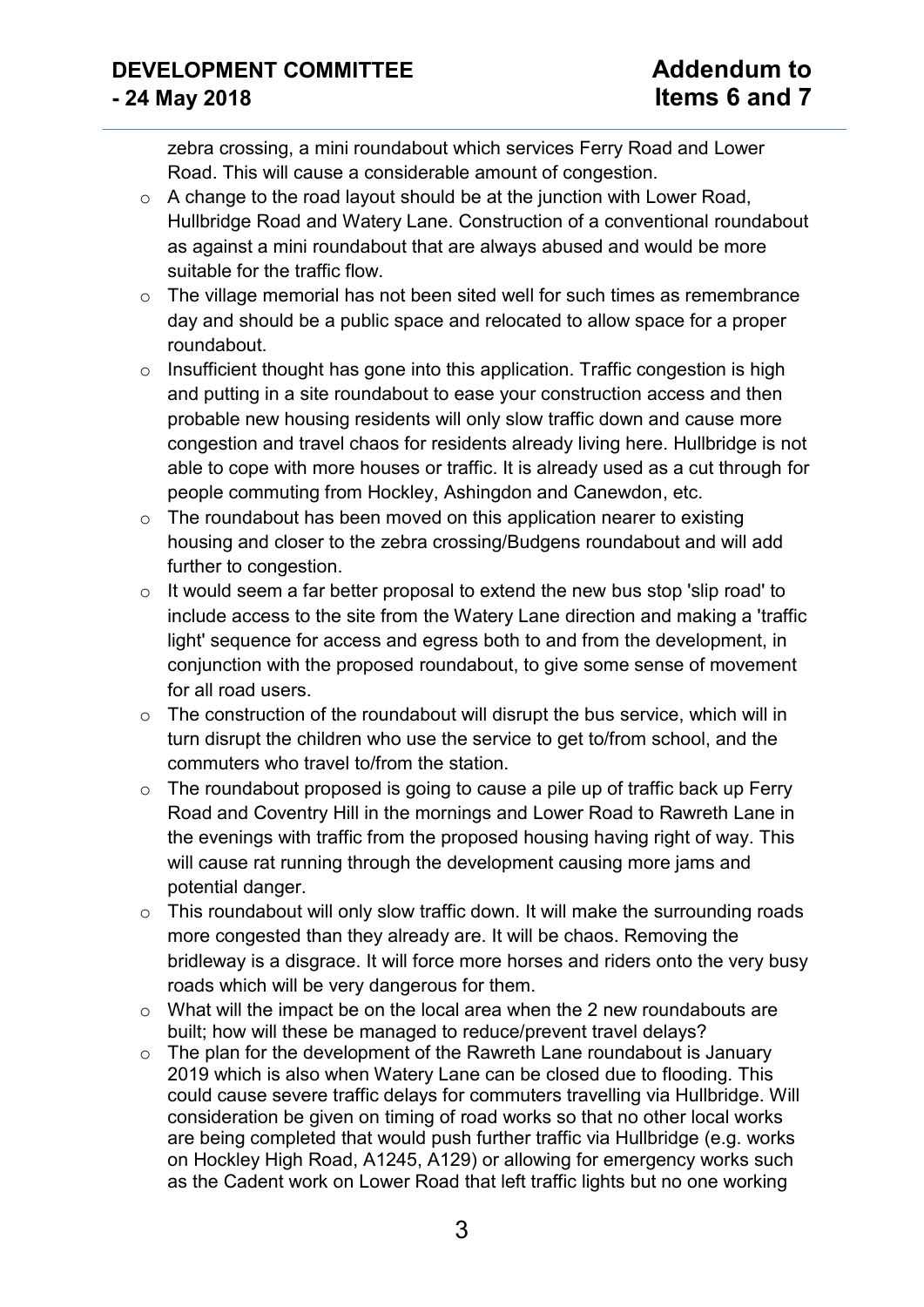over a bank holiday weekend and caused utter chaos and travel delays across the region in combination with other planned works. (I know this is nothing to do with the Council but other planned works were still in place over the weekend which added to the problem overall)

## **ITEM 7 - 18/00124/FUL - LAND BETWEEN WINDERMERE AVENUE, MALYONS LANE AND LOWER ROAD, HULLBRIDGE (Bridleway)**

### **1. Response to Consultation: Essex County Council Highways**

From a highway and transportation perspective the impact of the proposal is acceptable to the Highway Authority.

The removal of the condition is acceptable to ECC.

ECC cannot support the creation of an adopted bridleway as a public right of way at this location. Our policy from a maintenance and inspection perspective is to not accept any new urban bridleways, i.e. bridleways within medium/large development sites.

Moreover, the most crucial issues here at this location are the safety aspect and the lack of real connectivity improvements within the proposal. The suggested creation would not connect to any equestrian accessible public right of way (PROW). We would not therefore expect to see any new bridleways created at this site.

### **2. Further Neighbour Representations**

Eight further letters have been received since the preparation of the report from the following addresses:-

Elm Grove: 18 (2 letters) High Elms: 12 Lower Road: 31 Waxwell Road: 67 West Avenue: 10. Windermere Avenue: 98 And one unaddressed.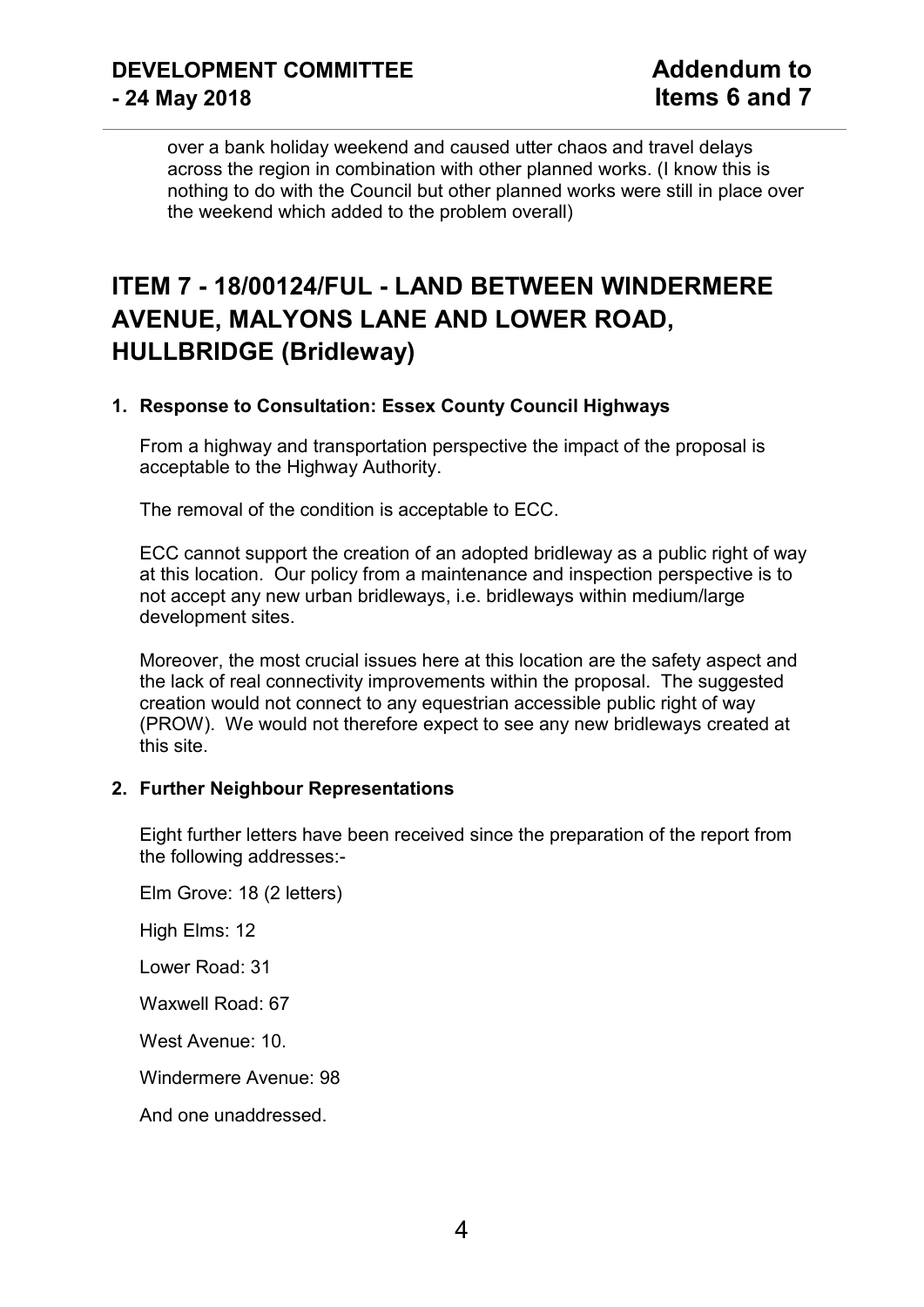And which in the main make the following relevant comments and objections in addition to those set out in the report:-

- $\circ$  The local countryside which will be decimated by this development is regularly used by riders when exercising their horses in the local fields and bridlepaths. Unfortunately when they are forced to use the roads to get from field to field this can be very dangerous to the riders (some are young children) and can also result in traffic congestion. It is therefore essential that all existing Bridle paths which already pass through this site are maintained for the use of future generations.
- o Understand that ECC are against the idea due to maintenance.I assume the cycle route and skateboard park that were in the original plans with the bridleway are not being removed and as stated in the original application that the developer would be liable for the upkeep. I see no reason to remove the bridleway which will be a very useful route to get riders through Hullbridge without having to use Ferry Road. The advantage of the bridleway is that it can be used by all groups, walkers, cyclists, and riders. Please do not remove this valuable link and put riders in danger on the road. The requirements were stated in the approval so the developer was obviously happy with the maintenance clause. I do not see why ECC are so against it.
- $\circ$  I object to the removal on the premise that it would seem the developer has put this in the original application to make the plan more inviting to a rural community and once planning approval has been given has gone back on their promise. We have a sad lack of bridleways at present considering we are a rural community with many horses around which means they do have to use the roads leading to the inevitable traffic hold ups. This is a resource that would be beneficial to the locality.
- o I do not believe that the bridleway should be excluded.

One letter has also been received from the Rt. Honourable Mark Francois MP and which makes the following comments:-

 $\circ$  I understand that the developers had originally agreed to install a new replacement bridleway on the site on land between Windermere Avenue, Malyons Lane and Lower Road. However, according to recent reports in the local press, it would seem that this provision has now been deleted. I think this would be a retrograde step and I would like to see the bridleway reinstalled as part of the development plan.

### **3. Revised Officer Recommendation**

#### Officer comment:

At the time of assessing the current application the advice of the County Highway Authority was not known and weight was given to the assumptions made in the consideration of the outline application that were based upon the requirements of the allocation plan and that as the application was in outline form, a condition